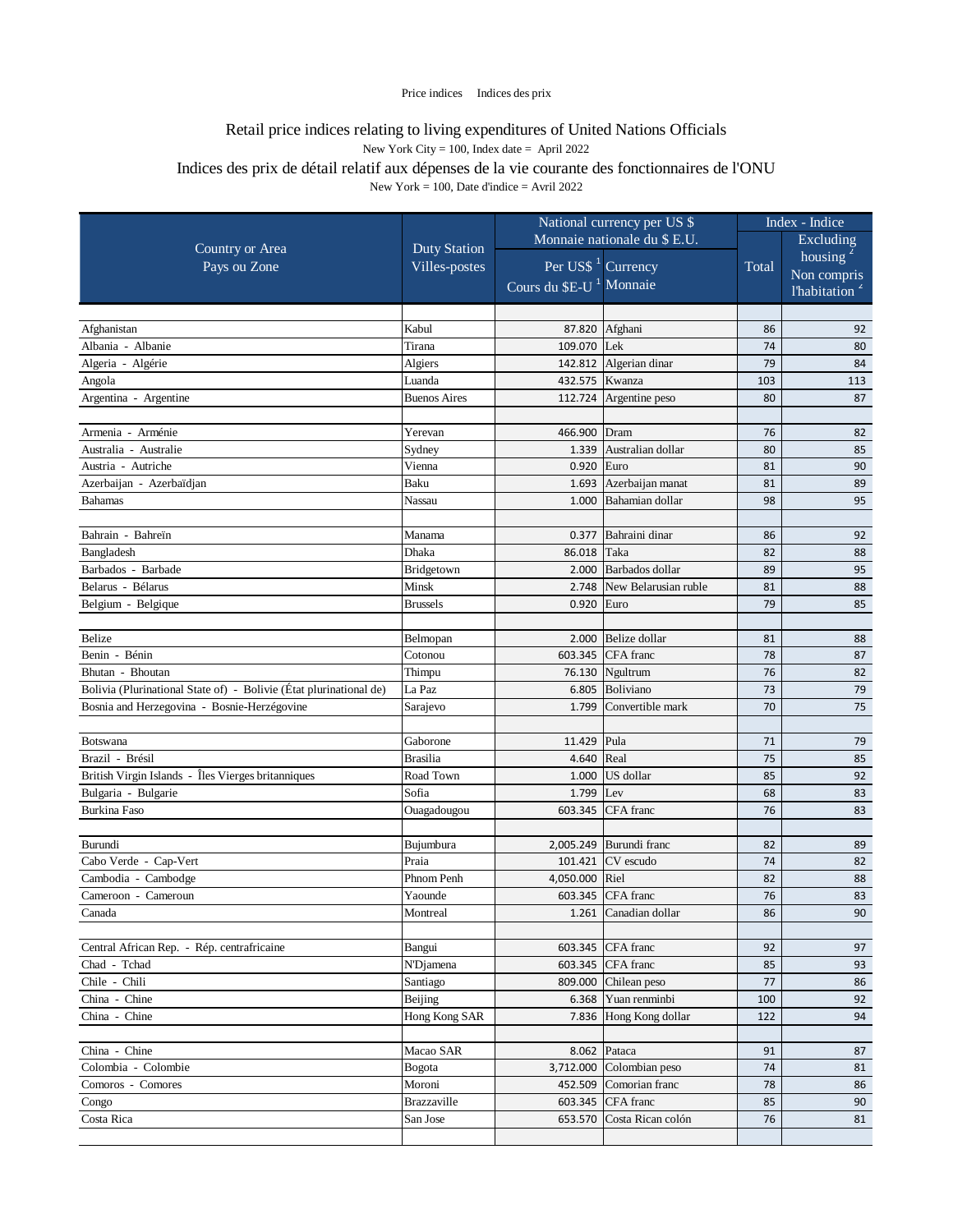|                                                   | National currency per US \$   |                                     | Index - Indice            |          |                           |
|---------------------------------------------------|-------------------------------|-------------------------------------|---------------------------|----------|---------------------------|
|                                                   | <b>Duty Station</b>           | Monnaie nationale du \$ E.U.        |                           |          | Excluding                 |
| Country or Area                                   |                               |                                     |                           |          | housing $2$               |
| Pays ou Zone                                      | Villes-postes                 | Per US\$ <sup>1</sup> Currency      |                           | Total    | Non compris               |
|                                                   |                               | Cours du \$E-U <sup>1</sup> Monnaie |                           |          | l'habitation <sup>2</sup> |
| Côte d'Ivoire                                     | Abidjan                       |                                     | 603.345 CFA franc         | 86       | 94                        |
| Croatia - Croatie                                 | Zagreb                        | 6.942                               | Kuna                      | 79       | 83                        |
| Cuba $3$                                          | Havana                        | 24.000                              | Cuban convertible peso    | 90       | 93                        |
| Cyprus - Chypre                                   | Nicosia                       | 0.920                               | Euro                      | 70       | 77                        |
| Czechia - Tchéquie                                | Prague                        | 22.460                              | Czech koruna              | 87       | 86                        |
|                                                   |                               |                                     |                           |          |                           |
| Dem. Rep. of the Congo - Rép. dém. du Congo       | Kinshasa                      |                                     | 1,993.116 Congolese franc | 94       | 98                        |
| Denmark - Danemark                                | Copenhagen                    | 6.840                               | Danish krone              | 93       | 92                        |
| Djibouti                                          | Djibouti                      | 177.000                             | Djibouti franc            | 86       | 91                        |
| Dominican Republic - Rép. dominicaine             | Santo Domingo                 | 54.804                              | Dominican peso            | 78       | 83                        |
| Ecuador - Equateur                                | Ouito                         | 1.000                               | US dollar                 | 76       | 83                        |
|                                                   |                               |                                     |                           |          |                           |
| Egypt - Egypte                                    | Cairo                         |                                     | 18.458 Egyptian pound     | 75       | 82                        |
| El Salvador                                       | San Salvador                  | 1.000                               | US dollar                 | 76       | 82                        |
| Equatorial Guinea - Guinée équatoriale            | Malabo                        | 603.345                             | CFA franc                 | 80       | 89                        |
| Eritrea - Erythrée                                | Asmara                        | 15.000                              | Nakfa                     | 86       | 93                        |
| Estonia - Estonie                                 | Tallinn                       | 0.920                               | Euro                      | 90       | 105                       |
|                                                   |                               |                                     |                           |          |                           |
| Eswatini                                          | Mbabane                       |                                     | 14.504 Lilangeni          | 69       | 77                        |
| Ethiopia - Ethiopie                               | Addis Ababa                   | 51.096                              | Birr                      | 90       | 95                        |
| Fiji - Fidji                                      | Suva                          | 2.100                               | Fiji dollar               | 81       | 86                        |
| Finland - Finlande                                | Helsinki                      | 0.920                               | Euro                      | 78       | 85                        |
| France                                            | Paris                         | 0.920                               | Euro                      | 83       | 85                        |
|                                                   |                               |                                     |                           |          |                           |
| Gabon                                             | Libreville                    | 603.345                             | CFA franc                 | 83       | 88                        |
| Gambia - Gambie                                   | Banjul                        | 53.180                              | Dalasi                    | 79       | 87                        |
| Georgia - Géorgie                                 | Tbilisi                       | 3.079                               | Lari                      | 71       | 78                        |
| Germany - Allemagne                               | Bonn                          | 0.920                               | Euro                      | 75       | 83                        |
| Ghana                                             | Accra                         | 7.386                               | Cedi                      | 79       | 82                        |
|                                                   |                               |                                     |                           |          |                           |
| Greece - Grèce                                    | Athens                        | 0.920                               | Euro                      | 72       | 76                        |
| Guatemala                                         | Guatemala City                | 7.650                               | Ouetzal                   | 78       | 82                        |
| Guinea - Guinée                                   | Conakry                       | 8,783.340                           | Guinean franc             | 85       | 92                        |
| Guinea-Bissau - Guinée-Bissau                     | <b>Bissau</b>                 | 603.345                             | CFA franc                 | 79       | 88                        |
| Guyana                                            | Georgetown                    |                                     | 208.400 Guyana dollar     | 85       | 91                        |
|                                                   |                               |                                     |                           |          |                           |
| Haiti - Haïti<br>Honduras                         | Port-au-Prince<br>Tegucigalpa | 106.570                             | Gourde                    | 90<br>80 | 102<br>84                 |
| Hungary - Hongrie                                 | <b>Budapest</b>               | 24.235<br>347.410                   | Lempira<br>Forint         | 73       |                           |
| India - Inde                                      | New Delhi                     |                                     | 76.130 Indian rupee       | 76       | 81<br>84                  |
| Indonesia - Indonésie                             | Jakarta                       | 14,364.000                          | Rupiah                    | 77       | 82                        |
|                                                   |                               |                                     |                           |          |                           |
| Iran (Islamic Rep. of) - Iran (Rép. islamique d') | Teheran                       | 252,032.000                         | Iranian rial              | 82       | 85                        |
| Iraq                                              | Baghdad                       | 1,450.000                           | Iraqi dinar               | 79       | 88                        |
| Ireland - Irlande                                 | Dublin                        | 0.920                               | Euro                      | 89       | 80                        |
| Italy - Italie                                    | Rome                          | 0.920 Euro                          |                           | 74       | 82                        |
| Jamaica - Jamaïque                                | Kingston                      | 153.473                             | Jamaican dollar           | 88       | 92                        |
|                                                   |                               |                                     |                           |          |                           |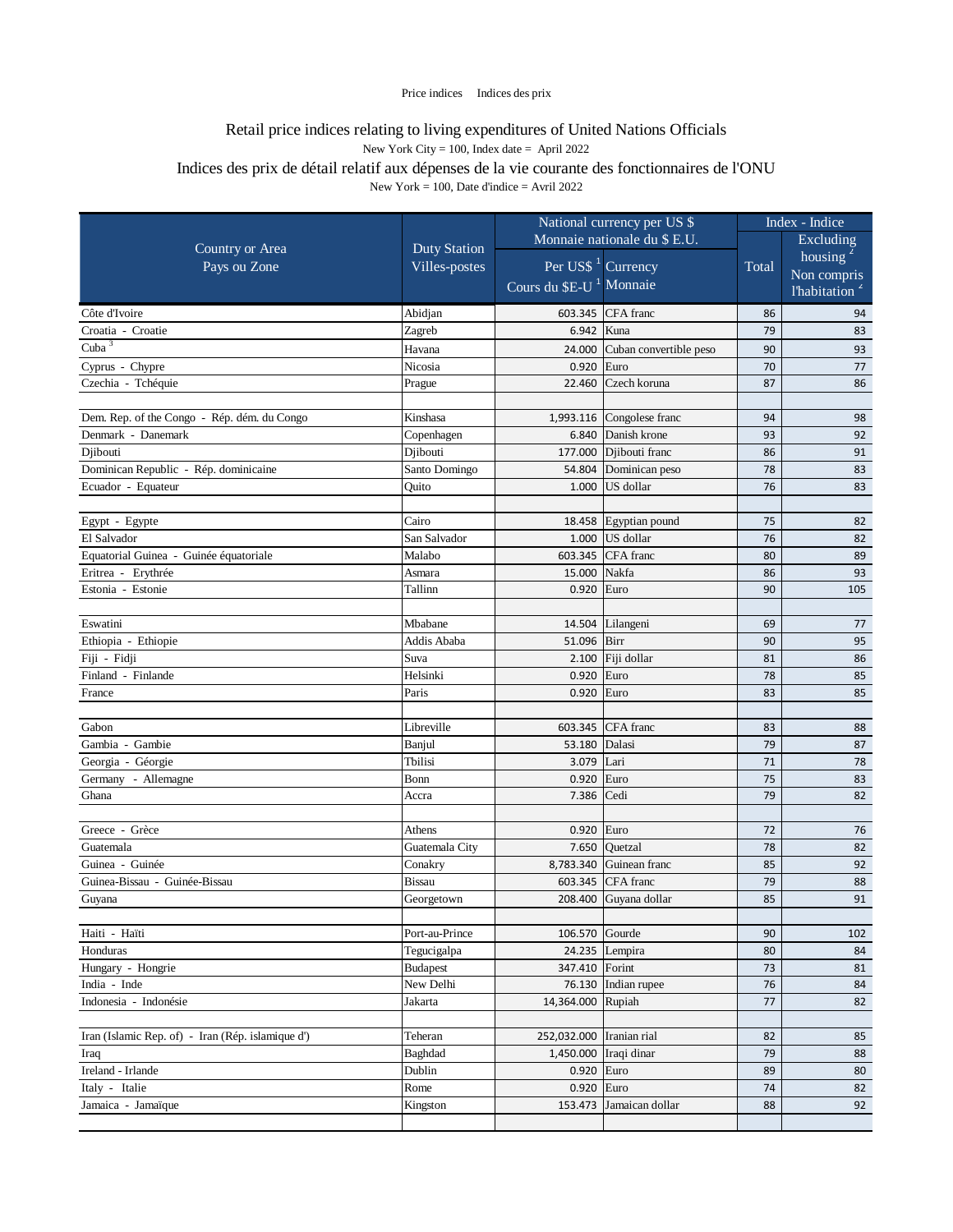|                                                     |                     | National currency per US \$<br>Monnaie nationale du \$ E.U. |                    | Index - Indice |                           |
|-----------------------------------------------------|---------------------|-------------------------------------------------------------|--------------------|----------------|---------------------------|
|                                                     |                     |                                                             |                    |                | Excluding                 |
| Country or Area                                     | <b>Duty Station</b> |                                                             |                    |                | housing $2$               |
| Pays ou Zone                                        | Villes-postes       | Per US\$ <sup>1</sup> Currency                              |                    | Total          | Non compris               |
|                                                     |                     | Cours du <b>SE-U<sup>1</sup></b> Monnaie                    |                    |                | l'habitation <sup>2</sup> |
| Japan - Japon                                       | Tokyo               | 125.250                                                     | Yen                | 96             | 84                        |
| Jerusalem - Jérusalem                               | Jerusalem           | 3.204                                                       | New Israeli sheqel | 95             | 97                        |
| Jordan - Jordanie                                   | Amman               | 0.708                                                       | Jordanian dinar    | 87             | 94                        |
| Kazakhstan                                          | Nur Sultan          | 448.020                                                     | Tenge              | 72             | 79                        |
| Kenya                                               | Nairobi             | 115.280                                                     | Kenyan shilling    | 80             | 87                        |
|                                                     |                     |                                                             |                    |                |                           |
| Kiribati                                            | Tarawa              | 1.339                                                       | Australian dollar  | 80             | 84                        |
| Korea, Dem. People's Rep. - Corée, Rép. pop. dém. 3 | Pyongyang           | 110.000                                                     | D.P.R of Korea won | 90             | 97                        |
| Korea, Republic of - Corée, République de           | Seoul               | 1,235.970                                                   | Rep. of Korea won  | 87             | 94                        |
| Kuwait - Koweit                                     | Kuwait              | 0.305                                                       | Kuwaiti dinar      | 83             | 87                        |
| Kyrgyzstan - Kirghizistan                           | <b>Bishkek</b>      | 87.000                                                      | Som                | 76             | 82                        |
|                                                     |                     |                                                             |                    |                |                           |
| Lao People's Dem. Rep. - Rép. dém. pop. lao         | Vientiane           | 11,887.000                                                  | Kip                | 83             | 90                        |
| Latvia - Lettonie                                   | Riga                | 0.920                                                       | Euro               | 82             | 90                        |
| Lebanon - Liban                                     | Beirut              | 1,507.500                                                   | Lebanese pound     | 114            | 128                       |
| Lesotho                                             | Maseru              | 14.504                                                      | Loti               | 76             | 83                        |
| Liberia - Libéria                                   | Monrovia            | 151.673                                                     | Liberian dollar    | 89             | 95                        |
|                                                     |                     |                                                             |                    |                |                           |
| Libya - Libye                                       | Tripoli             | 4.692                                                       | Libyan dinar       | 59             | 65                        |
| Lithuania - Lituanie                                | Vilnius             | 0.920                                                       | Euro               | 80             | 88                        |
| Madagascar                                          | Antananarivo        | 4,032.110                                                   | Malagasy ariary    | 77             | 83                        |
| Malawi                                              | Lilongwe            | 825.000                                                     | Malawi kwacha      | 80             | 87                        |
| Malaysia - Malaisie                                 | Kuala Lumpur        |                                                             | 4.231 Ringgit      | 80             | 88                        |
|                                                     |                     |                                                             |                    |                |                           |
| Maldives                                            | Male                | 15.000                                                      | Rufiyaa            | 87             | 89                        |
| Mali                                                | Bamako              | 603.345                                                     | CFA franc          | 83             | 91                        |
| Malta - Malte                                       | Valletta            | 0.920                                                       | Euro               | 74             | 80                        |
| Mauritania - Mauritanie                             | Nouakchott          | 36.210                                                      | Ouguiya            | 77             | 84                        |
| Mauritius - Maurice                                 | Port Louis          | 42.244                                                      | Mauritius rupee    | 75             | 81                        |
|                                                     |                     |                                                             |                    |                |                           |
| Mexico - Mexique                                    | Mexico City         | 19.830                                                      | Mexican peso       | 81             | 85                        |
| Mongolia - Mongolie                                 | <b>Ulan Bator</b>   | 3,021.000                                                   | Tugrik             | 79             | 84                        |
| Montenegro - Monténégro                             | Podgorica           | 0.920                                                       | Euro               | 71             | 76                        |
| Morocco - Maroc                                     | Rabat               | 9.814                                                       | Moroccan dirham    | 73             | 80                        |
| Mozambique                                          | Maputo              |                                                             | 63.876 Metical     | 80             | 86                        |
|                                                     |                     |                                                             |                    |                |                           |
| Myanmar                                             | Yangon              | 1,850.000                                                   | Kyat               | 80             | 80                        |
| Namibia - Namibie                                   | Windhoek            | 14.504                                                      | Namibia dollar     | 74             | 83                        |
| Nepal - Népal                                       | Kathmandu           | 121.519                                                     | Nepalese rupee     | 79             | 84                        |
| Netherlands - Pays-Bas                              | The Hague           | 0.920                                                       | Euro               | 82             | 86                        |
| New Caledonia - Nouvelle-Calédonie                  | Nouméa              | 109.761                                                     | CFP franc          | 84             | 91                        |
|                                                     |                     |                                                             |                    |                |                           |
| New Zealand - Nouvelle-Zélande                      | Auckland            | 1.457                                                       | New Zealand dollar | 96             | 111                       |
| Nicaragua                                           | Managua             | 35.569                                                      | Cordoba oro        | 73             | 85                        |
| Niger                                               | Niamey              | 603.345                                                     | CFA franc          | 72             | 78                        |
| Nigeria - Nigéria                                   | Abuja               | 414.940                                                     | Naira              | 86             | 90                        |
| North Macedonia - Macédoine du Nord                 | Skopje              | 56.540                                                      | Denar              | 75             | 81                        |
|                                                     |                     |                                                             |                    |                |                           |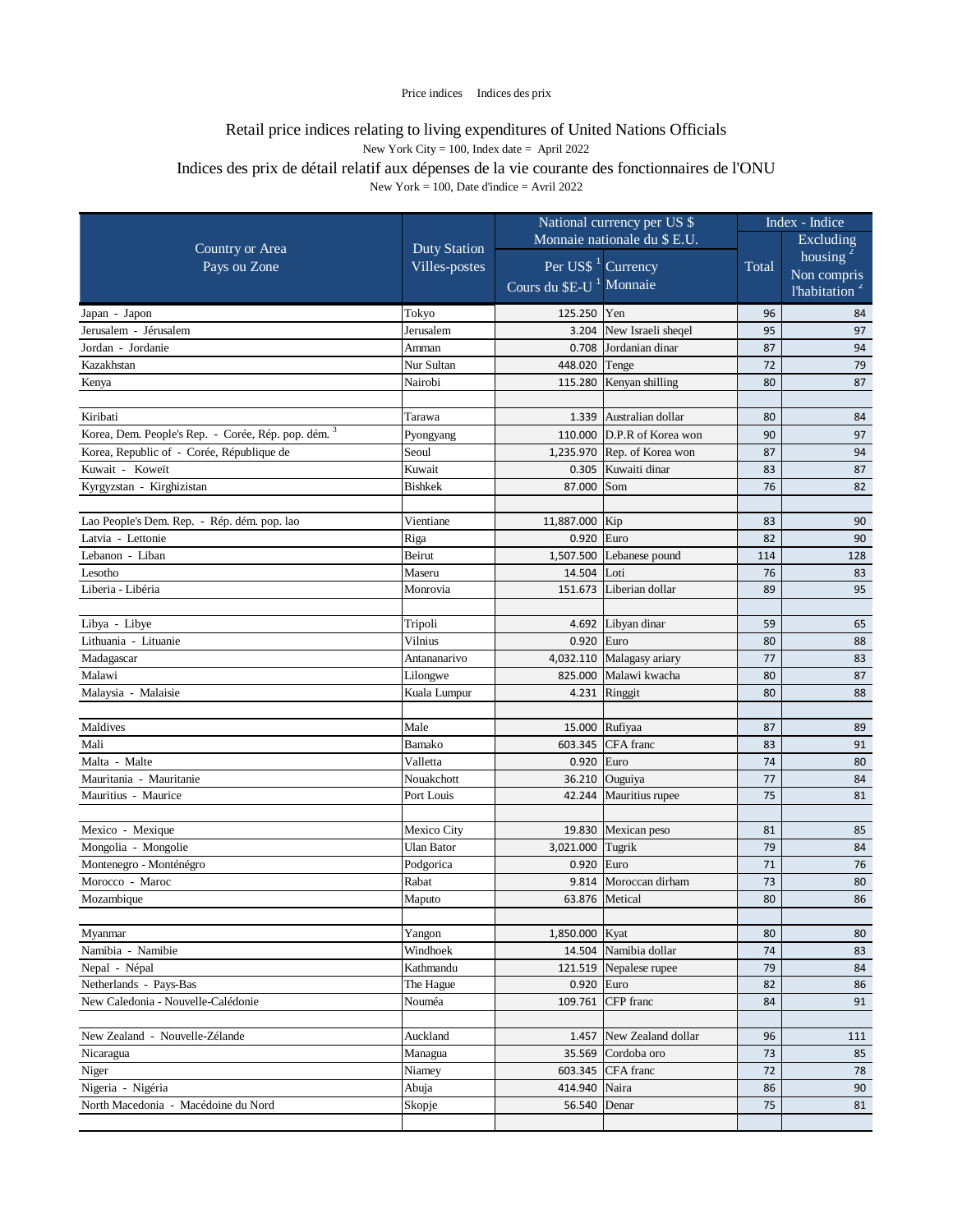|                                              |                     | National currency per US \$         |                          | Index - Indice |                           |
|----------------------------------------------|---------------------|-------------------------------------|--------------------------|----------------|---------------------------|
| Country or Area                              |                     | Monnaie nationale du \$ E.U.        |                          |                | Excluding                 |
|                                              | <b>Duty Station</b> |                                     |                          |                | housing                   |
| Pays ou Zone                                 | Villes-postes       | Per US\$ <sup>1</sup> Currency      |                          | Total          | Non compris               |
|                                              |                     | Cours du \$E-U <sup>1</sup> Monnaie |                          |                | l'habitation <sup>2</sup> |
| Norway - Norvège                             | Oslo                |                                     | 8.753 Norwegian krone    | 85             | 91                        |
| Oman                                         | Muscat              |                                     | 0.385 Rial omani         | 78             | 82                        |
| Pakistan                                     | Islamabad           |                                     | 181.340 Pakistan rupee   | 75             | 87                        |
| Panama                                       | Panama City         |                                     | $1.000$ Balboa           | 79             | 85                        |
| Papua New Guinea - Papouasie-Nvl-Guinée      | Port Moresby        | 3.521                               | Kina                     | 97             | 89                        |
|                                              |                     |                                     |                          |                |                           |
| Paraguay                                     | Asuncion            | 6,776.000                           | Guarani                  | 75             | 79                        |
| Peru - Pérou                                 | Lima                | 3.712 Sol                           |                          | 77             | 84                        |
| Philippines                                  | Manila              | 52.100                              | Philippine peso          | 84             | 89                        |
| Poland - Pologne                             | Warsaw              | 4.275 Zloty                         |                          | 68             | 75                        |
| Portugal                                     | Lisbon              | 0.920                               | Euro                     | 74             | 77                        |
|                                              |                     |                                     |                          |                |                           |
| Qatar                                        | Doha                | 3.655                               | Qatari rial              | 90             | 93                        |
| Republic of Moldova - République de Moldova  | Kishinev            | 18.370                              | Moldovan leu             | 78             | 82                        |
| Romania - Roumanie                           | Bucharest           |                                     | 4.544 Romanian leu       | 66             | 78                        |
| Russian Federation - Fédération de Russie    | Moscow              |                                     | 83.250 Russian ruble     | 82             | 87                        |
| Rwanda                                       | Kigali              |                                     | 1,008.995 Rwanda franc   | 77             | 84                        |
|                                              |                     |                                     |                          |                |                           |
| Saint Lucia - Sainte-Lucie                   | Castries            |                                     | 2.700 E.C. Dollar        | 85             | 92                        |
| Samoa                                        | Apia                | 2.545                               | Tala                     | 83             | 90                        |
| Sao Tome and Principe - Sao Tomé-et-Principe | Sao Tome            | 22.475                              | Dobra                    | 80             | 88                        |
| Saudi Arabia - Arabie saoudite               | Riyadh              | 3.750 Riyal                         |                          | 84             | 88                        |
| Senegal - Sénégal                            | Dakar               | 603.345                             | CFA franc                | 77             | 83                        |
|                                              |                     |                                     |                          |                |                           |
| Serbia - Serbie                              | Belgrade            | 108.163                             | Serbian dinar            | 73             | 79                        |
| Seychelles                                   | Victoria            |                                     | 13.731 Seychelles rupee  | 91             | 93                        |
| Sierra Leone                                 | Freetown            | 12,150.000                          | Leone                    | 95             | 99                        |
| Singapore - Singapour                        | Singapore           | 1.363                               | Singapore dollar         | 108            | 102                       |
| Slovakia - Slovaquie                         | <b>Bratislava</b>   | 0.920                               | Euro                     | 76             | 84                        |
|                                              |                     |                                     |                          |                |                           |
| Slovenia - Slovénie                          | Ljubljana           | 0.920                               | Euro                     | 76             | 80                        |
| Solomon Islands - Iles Salomon               | Honiara             | 7.930                               | S.I. dollar              | 92             | 93                        |
| South Africa - Afrique du Sud                | Pretoria            | 14.504 Rand                         |                          | 74             | 81                        |
| South Sudan, Rep. of - Rép. Soudan du Sud    | Juba                | 425.973                             | South Sudanese pound     | 91             | 97                        |
| Spain - Espagne                              | Madrid              | 0.920 Euro                          |                          | 74             | 78                        |
|                                              |                     |                                     |                          |                |                           |
| Sri Lanka                                    | Colombo             |                                     | 315.130 Sri Lanka rupee  | 69             | 75                        |
| Sudan - Soudan                               | Khartoum            |                                     | 563.000 Sudanese pound   | 85             | 93                        |
| Suriname                                     | Paramaribo          |                                     | 21.250 Surinam dollar    | 74             | 81                        |
| Sweden - Suède                               | Stockholm           |                                     | 9.470 Swedish krona      | 82             | 89                        |
| Switzerland - Suisse                         | Geneva              | 0.931                               | Swiss franc              | 99             | 101                       |
|                                              |                     |                                     |                          |                |                           |
| Syrian Arab Republic - Rép. arabe syrienne   | Damascus            |                                     | $2,500.000$ Syrian pound | 64             | 69                        |
| Tajikistan - Tadjikistan                     | Dushanbe            | 12.500                              | Somoni                   | 74             | 80                        |
| Thailand - Thaïlande                         | Bangkok             | 33.530 Baht                         |                          | 81             | 86                        |
| Timor-Leste                                  | Dili                | 1.000                               | US dollar                | 85             | 87                        |
| Togo                                         | Lomé                | 603.345                             | CFA franc                | 81             | 90                        |
|                                              |                     |                                     |                          |                |                           |
| Tonga                                        | Nuku'alofa          |                                     | $2.208$ Pa'anga          | 80             | 87                        |
|                                              |                     |                                     |                          |                |                           |